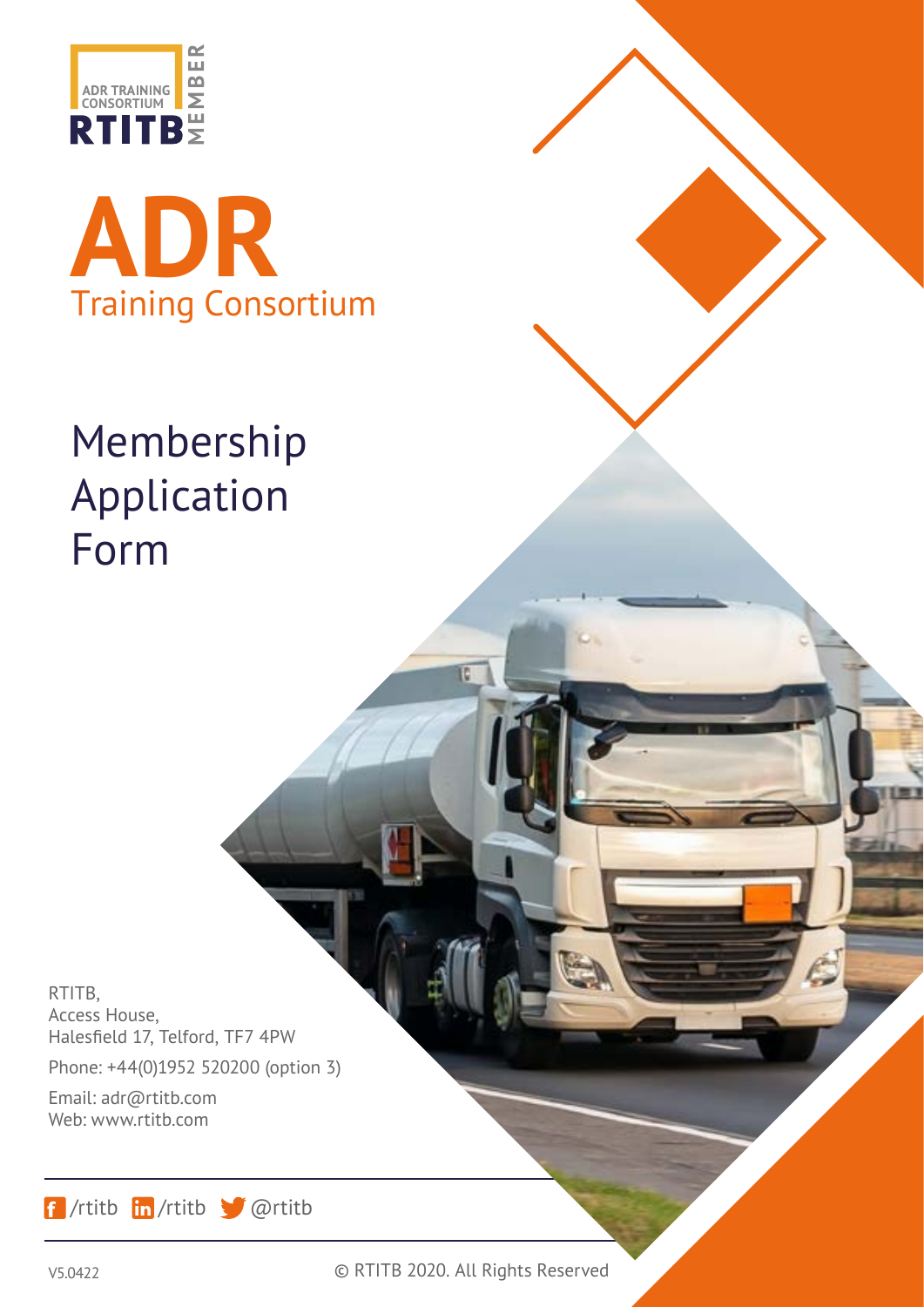

This includes (at Schedule 1the provisions of the RTITB Dangerous Goods Training Consortium Membership www.rtitb.com/adr-Schedule-1

This includes (at Member Guidance) the terms and conditions www.rtitb.com/adr-member-guidance

Please read these terms, complete and return a printed, signed copy to RTITB, keeping another copy for your records.

# Please complete all fields in block capitals.

| <b>Registered Company Name:</b>                                                                   |
|---------------------------------------------------------------------------------------------------|
| Trading Name (If different):                                                                      |
| <b>Registered Company Number:</b><br>(or Inland Revenue UTR Number if sole trader or partnership) |
| Website Address:                                                                                  |
| Day to Day/General Contact Name:                                                                  |
| Day to Day/General Contact Email:                                                                 |
| Day to Day/General Contact Phone Number:                                                          |

## Sales Contact Details.

Please enter the details as you wish them to appear on the RTITB website.

| Contact Name:    |                              |
|------------------|------------------------------|
| Website Address: |                              |
| Contact Email:   | <b>Contact Phone Number:</b> |

## Training Centre Address(es).

Please continue on a separate sheet if necessary. All centres will be shown on the RTITB website.

# **Centre 1**

| Address:                        |         |           |
|---------------------------------|---------|-----------|
| Town:                           | County: | Postcode: |
| Centre Phone Number:            |         |           |
| Centre Email:                   |         |           |
| Centre Contact Name:            |         |           |
| <b>Centre Contact Position:</b> |         |           |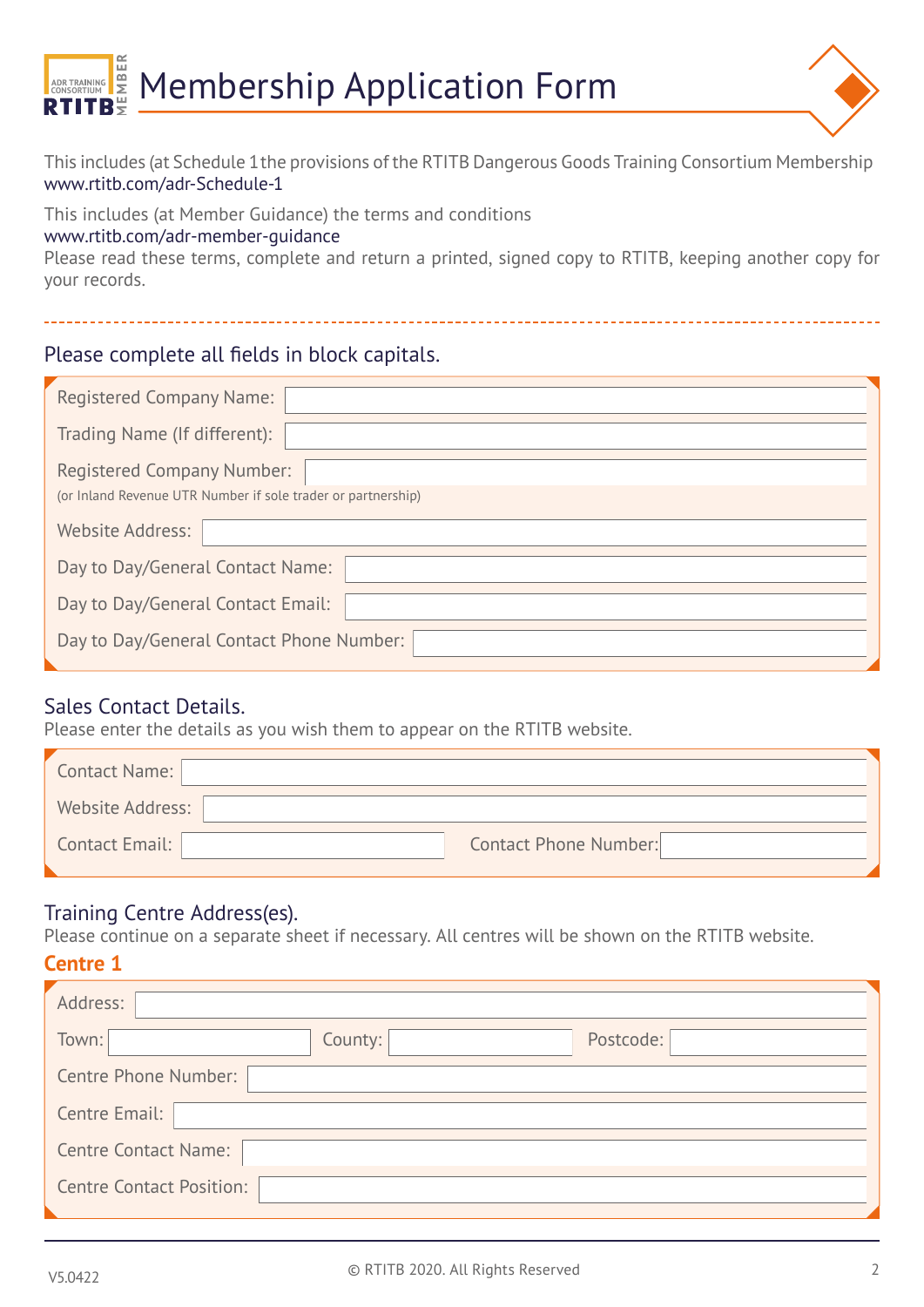



# Training Centre Address(es) - continued.

## **Centre 1**

| Address:                        |         |           |
|---------------------------------|---------|-----------|
| Town:                           | County: | Postcode: |
| Centre Phone Number:            |         |           |
| Centre Email:                   |         |           |
| Centre Contact Name:            |         |           |
| <b>Centre Contact Position:</b> |         |           |
|                                 |         |           |

# Contact details of person signing this agreement.

Please enter the details as you wish them to appear on the RTITB website.

| Name:     |               |
|-----------|---------------|
| Position: |               |
| Email:    | Phone Number: |

#### Administration Contract Details.

(The following information will be used for administration purposes e.g. matters relating to query emails)

| TIE. | Phone<br>Number: |  |
|------|------------------|--|
|      |                  |  |

## Accounts Details.

Please advise on another sheet if you have more than one accounts address e.g. for different centres.

| Address:                                   |               |                                          |
|--------------------------------------------|---------------|------------------------------------------|
| Town:                                      | County:       | Country:                                 |
| Postcode:                                  | Phone Number: |                                          |
| Contact Name:                              |               | VAT No:                                  |
| Email Address:                             |               | <b>Contact Position:</b>                 |
| (Invoices will be emailed to this address) |               |                                          |
| Exam Secretary.                            |               |                                          |
| Name of Exam Secretary:                    |               |                                          |
|                                            |               |                                          |
| You will be offering ADR Training on a:    |               | Commercial basis<br>Non-commercial basis |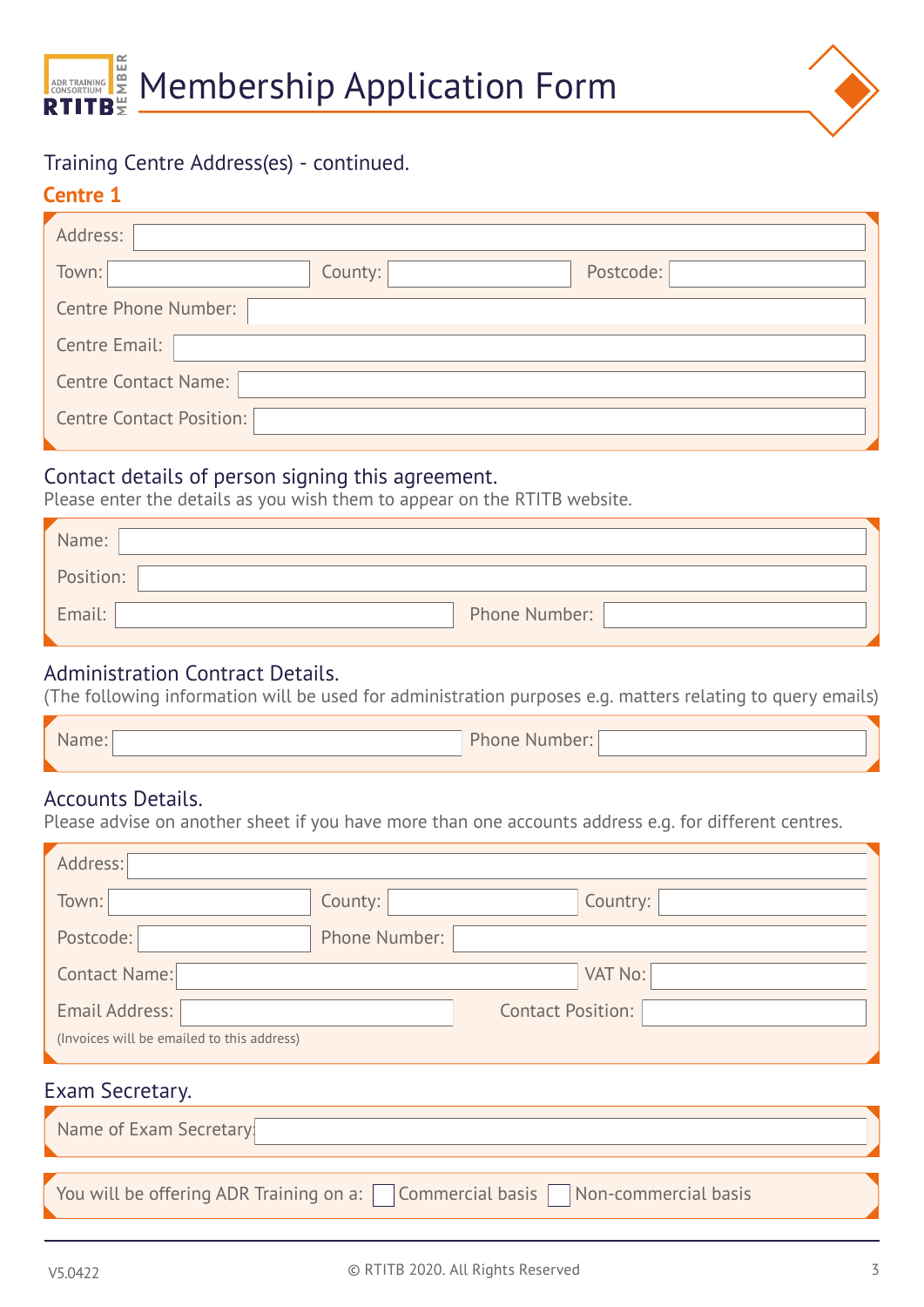



#### Instructor Information.

Please continue on a separate sheet if necessary.

Note: You should update this information in the event of any changes.

# **Please note, instruction under the RTITB Dangerous Goods Training Consortium may only be given by instructors on which approval was based. Non-approved instructors cannot be used.**

| <b>Instructor Name:</b><br><b>ADR Certificate No:</b>                       |  |
|-----------------------------------------------------------------------------|--|
| <b>Instructor Qualifications:</b><br>RTITB Reg No:                          |  |
|                                                                             |  |
|                                                                             |  |
| <b>Instructor Name:</b><br><b>ADR Certificate No:</b>                       |  |
| RTITB Reg No:<br><b>Instructor Qualifications:</b>                          |  |
|                                                                             |  |
|                                                                             |  |
| <b>Instructor Name:</b><br><b>ADR Certificate No:</b>                       |  |
| RTITB Reg No:<br><b>Instructor Qualifications:</b>                          |  |
|                                                                             |  |
|                                                                             |  |
| <b>Instructor Name:</b><br><b>ADR Certificate No:</b>                       |  |
| RTITB Reg No:<br><b>Instructor Qualifications:</b>                          |  |
|                                                                             |  |
|                                                                             |  |
| Please ensure you supply a copy of your certificates with this application. |  |

#### If you are currently with RTITB for another service, please tick the following that apply.

| RTITB accredited organisation                                          | Member of the RTITB Master Driver CPC Consortium |                                      |
|------------------------------------------------------------------------|--------------------------------------------------|--------------------------------------|
| Is your organisation currently approved by SQA for the delivery of ADR |                                                  | $\blacksquare$ Yes $\blacksquare$ No |

| Membership fees*                                                                                                                         | <b>First Year Fee</b> | <b>Renewal Fee</b> |
|------------------------------------------------------------------------------------------------------------------------------------------|-----------------------|--------------------|
|                                                                                                                                          |                       |                    |
| Not with RTITB for another service, AND an SQA approved centre    £1150 £880                                                             |                       |                    |
| Currently an RTITB Accredited organisation or an<br>RTITB Master Driver CPC Consortium Member, NOT an SQA approved centre     £1470 £800 |                       |                    |
| Currently an RTITB Accredited organisation or an<br><b>RTITB Master Driver CPC Consortium Member, AND an SQA approved centre</b> 2995    |                       | £800               |
| *All prices shown are exclusive of VAT                                                                                                   |                       |                    |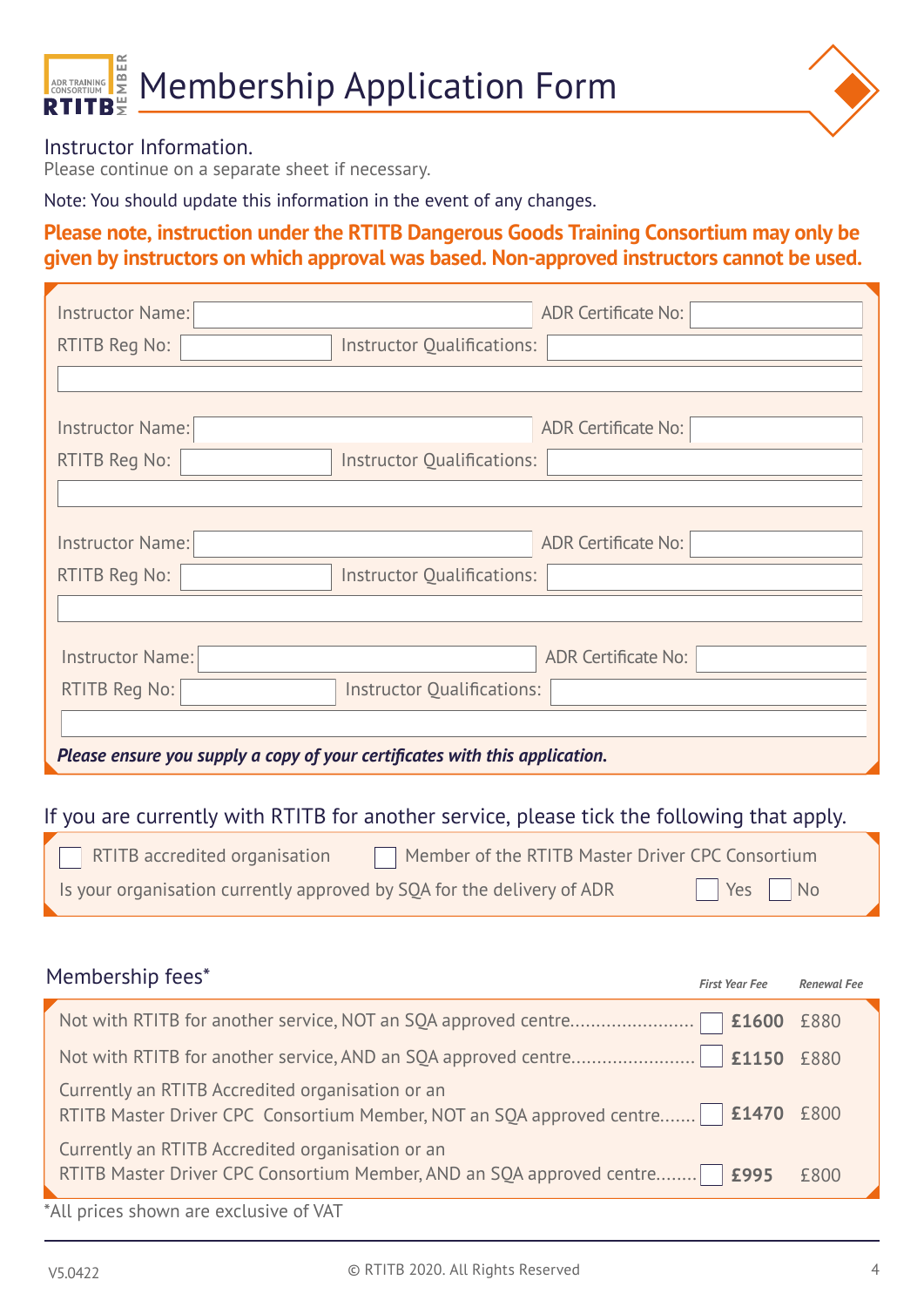



#### Membership Checklist.

Please make sure that you have read, and accept, the provisions of Schedule 1 and Member Guidance before completing and returning this form.

Please tick to indicate you have included the following in order to join the RTITB Dangerous Goods Training Consortium.

| A copy of your Certificate of Insurance showing that the establishment has public liability cover               |
|-----------------------------------------------------------------------------------------------------------------|
|                                                                                                                 |
| A list of training sites and the number of candidates that can be trained at each site                          |
|                                                                                                                 |
|                                                                                                                 |
|                                                                                                                 |
|                                                                                                                 |
|                                                                                                                 |
|                                                                                                                 |
| You can find templates and examples to help you with the following items at:<br>www.rtitb.com/adr-helpful-forms |
|                                                                                                                 |
|                                                                                                                 |
| Details of premises to be used for training (in accordance with the SQA ADR Manual of Practice, section 4.5.6)  |
|                                                                                                                 |
|                                                                                                                 |
|                                                                                                                 |

If your organisation is currently approved by SQA, please provide your current notice of approval..

If you would like RTITB to publish news of your membership on **www.rtitb.com/latest** and social media please tick here

If you would like RTITB to send a press release announcing your membership to your local newspaper please tick here

Please supply local newspaper name: